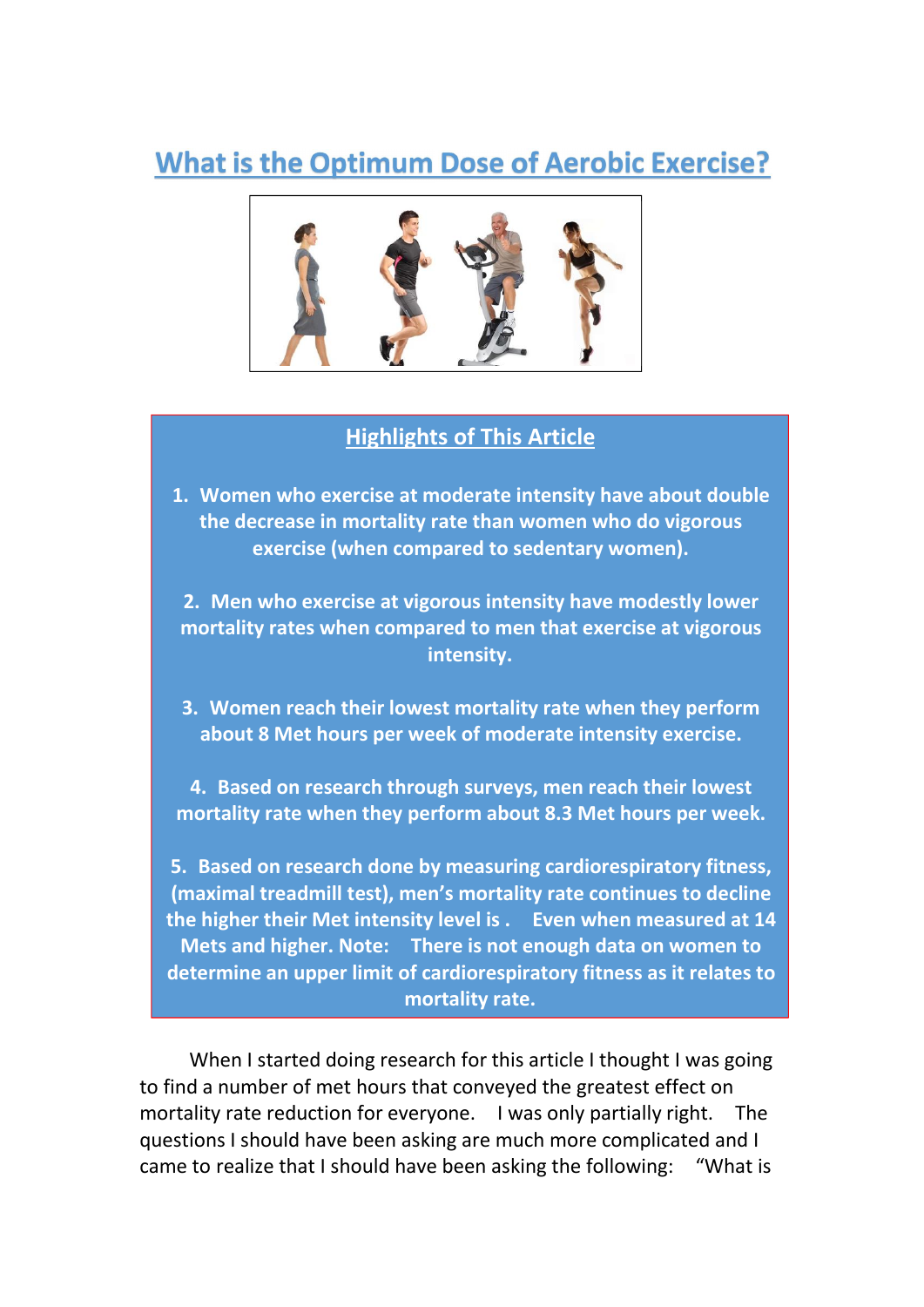the optimum dose and *intensity* of aerobic exercise for each *sex* for the greatest effect on mortality rate reduction?" AND "What are the additional benefits (if any) of exceeding this dose? I'm going to address the first question first. As I looked up the research on this subject I found conflicting findings. Then I happened upon a study which I mentioned in my last article on HIIT vs aerobic exercise. This [study](https://pdfs.semanticscholar.org/5bac/d7076426f40c3fccefd67db795558308e949.pdf) at least partially explained the conflicting research results.

What was different about this [study](https://pdfs.semanticscholar.org/5bac/d7076426f40c3fccefd67db795558308e949.pdf) was that it separated the results of moderate intensity and vigorous intensity AND separated the results for men and women. This study was actually a pooled analysis of 6 studies and involved over 661,000 men and women over 14.2 years. So the statistical power of this study was very high. In fact it had some of the largest numbers I've seen in any fitness related study. The results of this study, for men, and especially for women, could have profound implications on how many choose to exercise and should have been in the headlines. You see it turns out that not all met hours are created equal. There is a difference in the effect on your body for the same met hours done at vigorous intensity and moderate intensity, even though the amount of energy you burn is the same. It turns out for **men**, vigorous intensity exercise, generally defined as 6.0 mets intensity or higher or 70% to 85% of maximum heart rate, has a more powerful effect on mortality rate than does moderate intensity exercise.That fact is not surprising, but what may surprise many is that no matter how much moderate intensity exercise a man does, he can never achieve the same mortality reduction benefits of a man that does about 8.3 met hours a week of vigorous intensity exercise. But even more shocking, and something I've never seen mentioned before, is that for women the opposite is true. That is a women receive their greatest mortality benefit from approximately 8 met hours of *moderate* intensity exercise and no matter how many met hours of vigorous intensity exercise she does, she can never match the mortality reduction benefits of a women doing 8 met hours of moderate intensity exercise. At least that's what would be the conclusion of anyone that reads this study.

The men achieved a mortality reduction of 31% (or what researchers call a hazard ratio (HR) of 0.69) doing between 7.5 and 15 vigorous intensity met hours a week. While the best the male moderate intensity groups could do was a mortality reduction of 27% (hazard ration 0.73) for doing substantially more met hours in the 15 to 30 met hour group. Since moderate exercising takes longer, it would take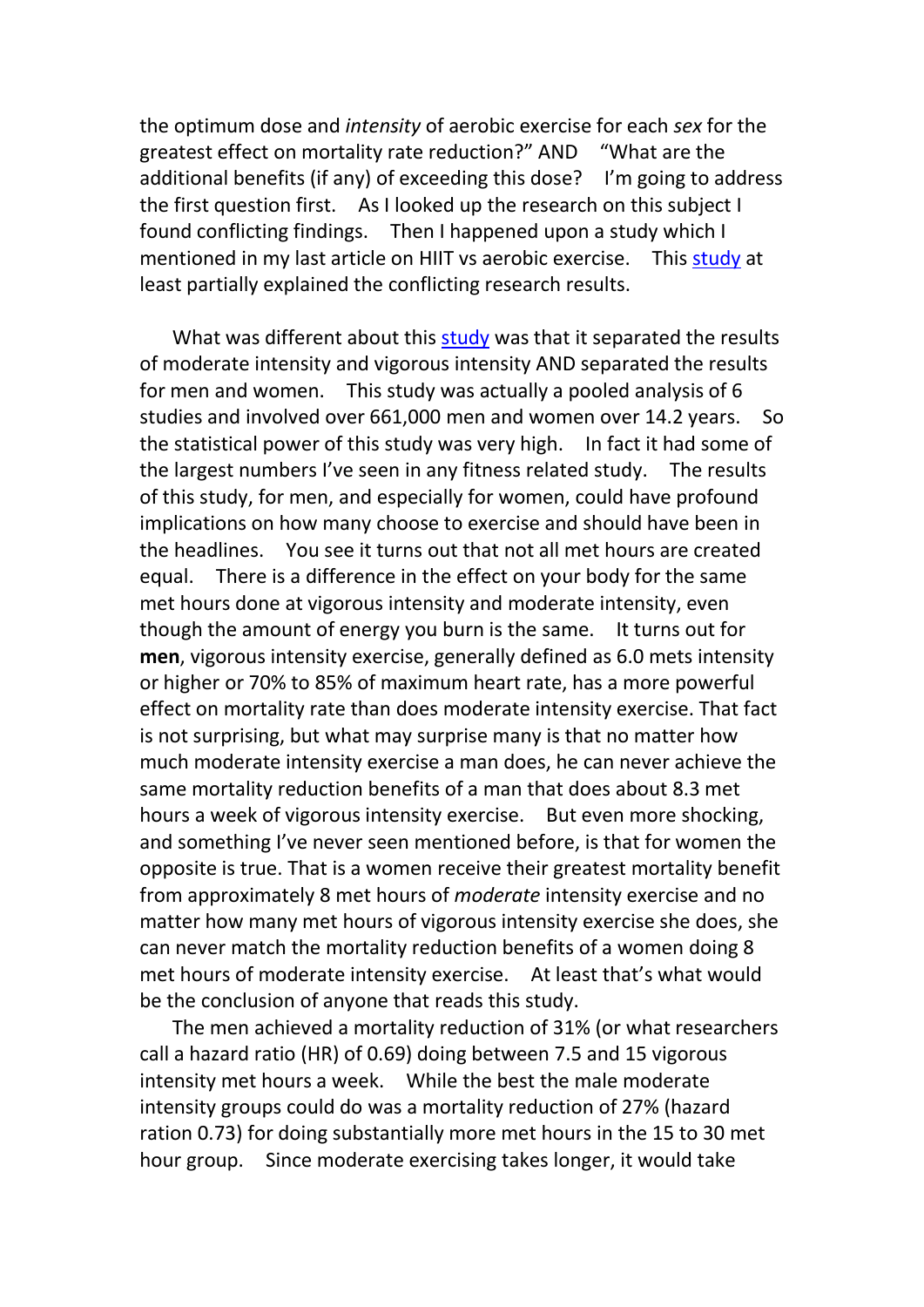them 3 to 4 times as many total hours and they still wouldn't match the mortality reduction of the vigorous intensity group. The good news here for male moderate exercisers is that even the 7.5 to 15 group still achieved substantial reduction in mortality at 23% (0.77 HR). By far the greatest mortality reduction per met hour was achieved by the first group who did between 0.1 to 7.5 met hours and achieved a reduction of 24%. For the women doing moderate intensity between 7.5 and 15 met hours, they achieved a mortality reduction of 32% with no significant reductions in the higher met hour groups. While the female vigorous exercisers achieved only a 17% reduction (nearly half) for the lowest met hour group with no significant differences for the higher groups, with no significant differences in mortality between the other female vigorous intensity met hour groups. You can see the full results below:

|                                         | LTPA Level, MET h/wk |                     |                     |                     |                     |
|-----------------------------------------|----------------------|---------------------|---------------------|---------------------|---------------------|
| <b>Intensity of Activity</b>            | $\mathbf{0}$         | $0.1$ to <7.5       | $7.5$ to $<$ 15.0   | 15.0 to $<$ 30.0    | ≥30.0               |
| Moderate                                |                      |                     |                     |                     |                     |
| Participants, No. (%)                   | 53 376 (15.3)        | 122 522 (35.1)      | 100 687 (28.9)      | 59 304 (17.0)       | 12836(3.7)          |
| Deaths, No. (%)                         | 8359 (18.2)          | 16 203 (35.2)       | 11 667 (25.4)       | 8054 (17.5)         | 1696(3.7)           |
| Age-adjusted HR (95% CI) <sup>b</sup>   | 1.00                 | $0.70(0.68-0.72)$   | $0.62(0.60-0.64)$   | $0.63(0.61-0.65)$   | $0.63(0.60-0.67)$   |
| Fully adjusted HR (95% CI) <sup>c</sup> | 1.00                 | $0.80(0.78-0.83)$   | $0.73(0.71-0.75)$   | $0.71(0.68-0.73)$   | $0.72(0.68-0.76)$   |
| Men                                     | 1.00                 | $0.84(0.81 - 0.87)$ | $0.77(0.74-0.80)$   | $0.73(0.71-0.76)$   | $0.74(0.69-0.79)$   |
| Women                                   | 1.00                 | $0.76(0.73-0.80)$   | $0.68(0.65-0.71)$   | $0.67(0.63 - 0.70)$ | $0.69(0.64-0.75)$   |
| Vigorous                                |                      |                     |                     |                     |                     |
| Participants, No. (%)                   | 243 598 (69.9)       | 55 160 (15.8)       | 23 792 (6.8)        | 10816(3.1)          | 15 359 (4.4)        |
| Deaths, No. (%)                         | 40 229 (87.5)        | 3525(7.7)           | 638(1.4)            | 892 (1.9)           | 695(1.5)            |
| Age-adjusted HR (95% CI) <sup>b</sup>   | 1.00                 | $0.75(0.73-0.78)$   | $0.72(0.67 - 0.78)$ | $0.71(0.67-0.76)$   | $0.72(0.67 - 0.78)$ |
| Fully adjusted HR (95% CI) <sup>c</sup> | 1.00                 | $0.80(0.78-0.83)$   | $0.77(0.71-0.84)$   | $0.78(0.73-0.83)$   | $0.79(0.73-0.85)$   |
| Men                                     | 1.00                 | $0.78(0.75-0.82)$   | $0.69(0.61-0.78)$   | $0.72(0.66-0.79)$   | $0.77(0.70-0.85)$   |
| Women                                   | 1.00                 | $0.83(0.79-0.88)$   | $0.85(0.77-0.94)$   | $0.86(0.78-0.94)$   | $0.81(0.72-0.91)$   |

#### **What this means for Women:**



The mean met hours for each group was not given. However, lets estimate the mean to be close to the max at 6.0 (for the 0.1 to 7.4 group) to be sure we don't underestimate the average met hours.This means that each met hour reduced mortality by 4%. Assuming that the average decline continues at the same rate would mean that women would reach their lowest mortality reduction

with just 8 met hours a week of moderate intensity exercise of 1.14 met hours a day. That means if women did a high end moderate exercise of 5.5 met intensity like very brisk walking, they could achieve this in about 15 minutes a day! This assumes reaching your met intensity level in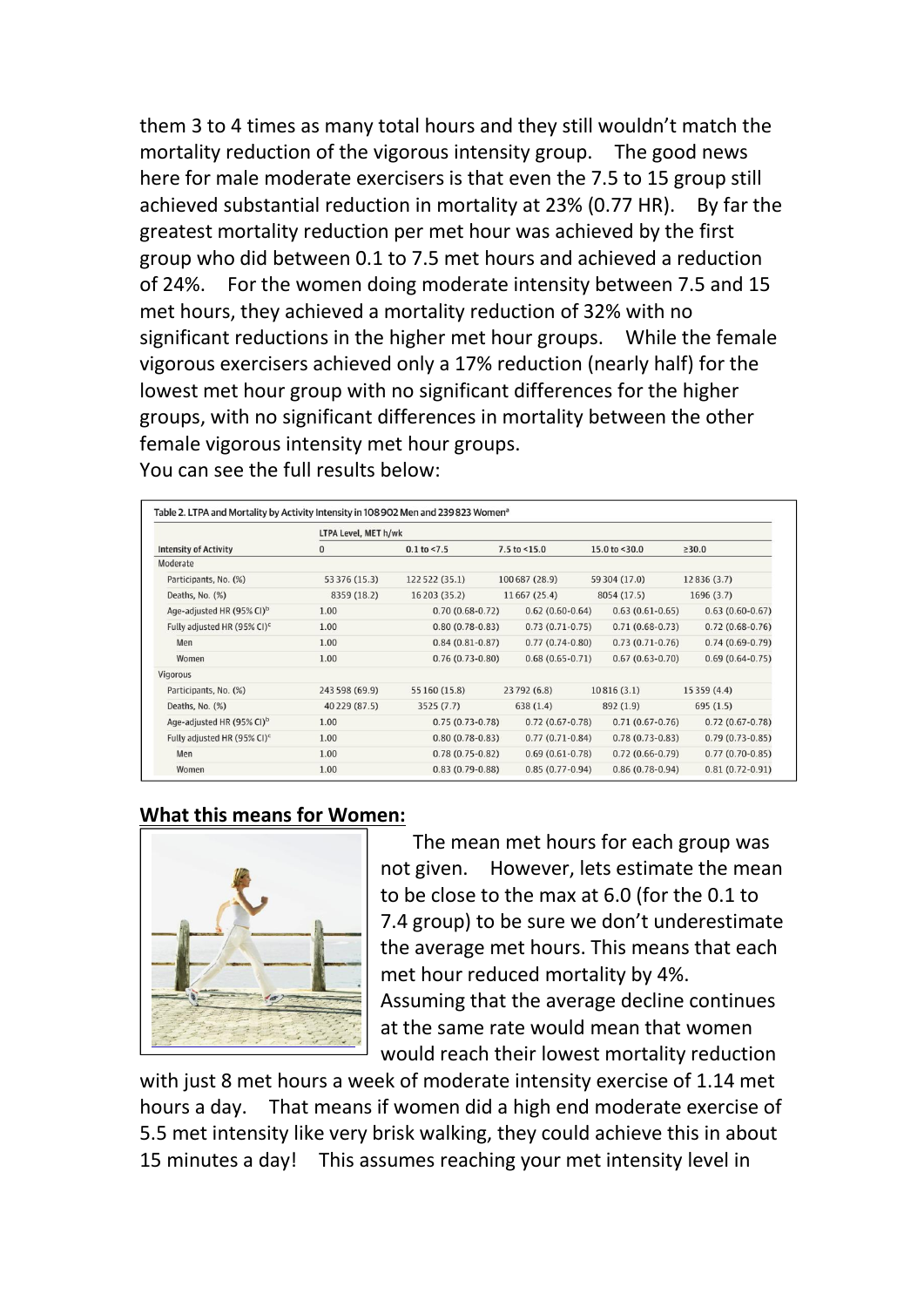about 2.5 minutes or less or a heart rate between 65% to 70% of your maximum. The reason I suggest the intensity on the high end of moderate is because several studies support this speed for the lowest mortality rate. According to this [study](http://sphweb.bumc.bu.edu/otlt/MPH-Modules/Weymouth/Manson-WALKING%20COMPARED%20WITH%20VIGOROUS%20EXERCISE.pdf) on women the very brisk walkers had the lowest mortality rate. While this study also showed lower mortality rates for the women that did vigorous exercise I would not read too much into this. In this study vigorous exercise was loosely defined as anything that made you sweat and made your heart beat fast and was limited to women women 50 to 79 years of age. Below is the walking speed graph.



This is not the only [study](https://pdfs.semanticscholar.org/100b/38c9d5359dc296d47f5569b960530abfe808.pdf?_ga=2.127806152.490647494.1554170355-269182911.1551126275) that shows this difference. In this study on women and coronary heart disease, the women that walked just 60 to 90 minutes a week had lower levels of CHD than women that burned 500 calories or more on vigorous activities per week. With the women walking at least 3 mph achieving the best results. In still a fourth [study](https://research-information.bristol.ac.uk/files/148602116/201045_1_art_file_1269854_nhwqpp_1_.pdf) in the UK involving 1.1 million titled "Frequent Physical Activity May not Reduce Vascular Disease Risk as Much as Moderate Activity" researchers found that moderate activity was superior to vigorous activity in reducing the occurrence of most of the 8 vascular types of illnesses they examined, including coronary heart disease. In still a fifth pooled [study](https://bjsm.bmj.com/content/bjsports/52/12/761.full.pdf) in the UK on both men and women which examined the effect of walking pace on mortality, once again brisk walkers had the lowest mortality rate.

So we have 5 studies which show a remarkable consistency in showing moderate aerobic exercise is better for women than vigorous. With a the sweet spot for intensity being on the high end of moderate or around 4 mph walking speed. Or perhaps a better guide for intensity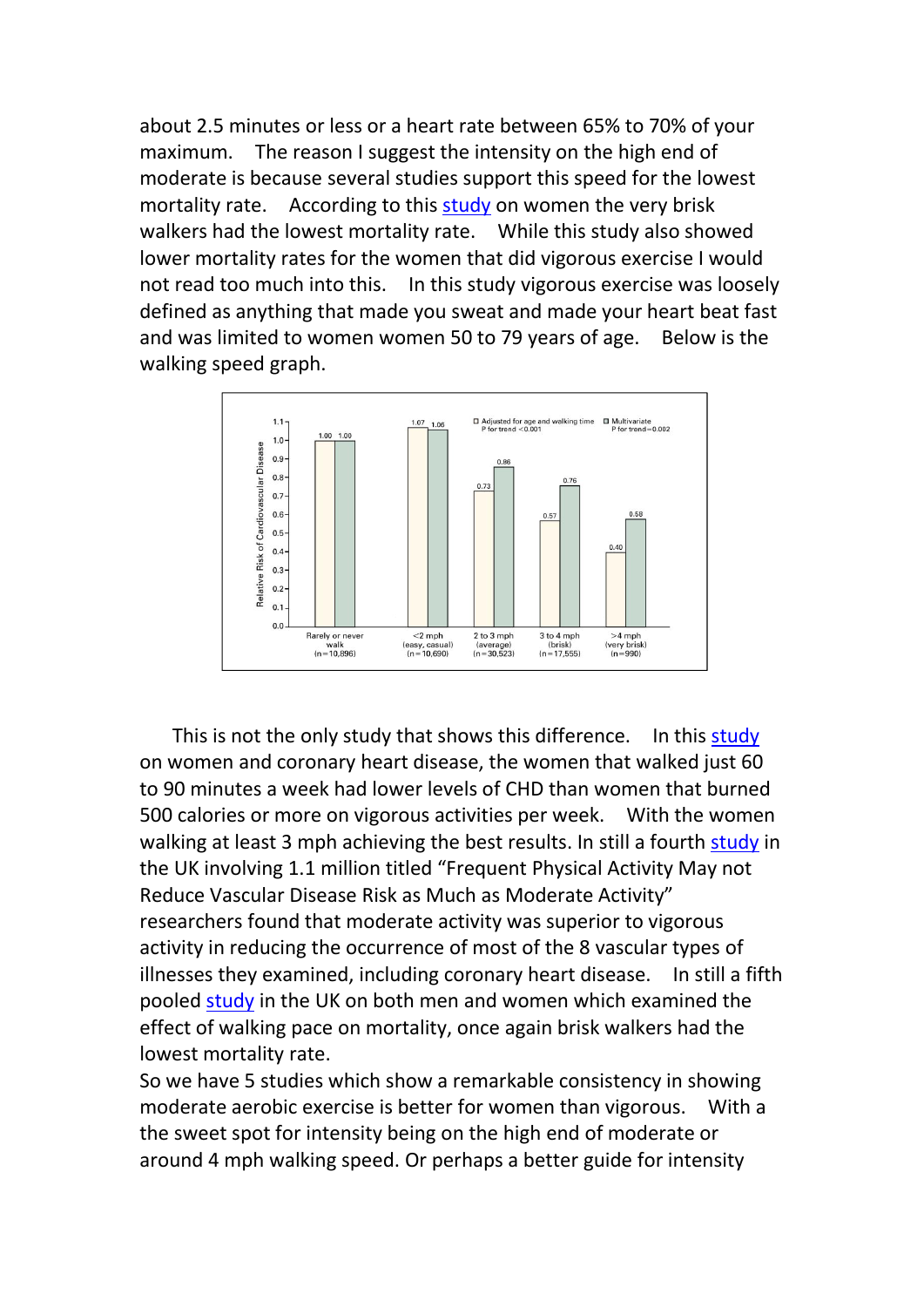would be using 65% to 70% of your max heart rate since this could apply to all ages. With moderate intensity exercise this is easily achievable once you are reasonably fit. In fact, since you are walking you could easily bring your morning cup of coffee (or your favorite morning beverage) with you while you get in your exercise and your daily vitamin D requirement all in 15 minutes a day! Fifteen minutes a day is something nearly everyone has time for and by making it part of your morning routine you much more likely to stick to it.

#### **What this means for Men:**



As for men, the choices become a little more complicated if you wish to avoid high impact exercises like running. Since you need to do vigorous exercises to achieve the optimum dose for mortality reduction. Non-running men's best choices are the elliptical at the gym or buying a very high quality elliptical at home. I'm going to

post a detailed analysis on ellipticals in a future article so check back. As far as Met hours for men, using the same statistical technique I used for the women, men achieve maximal mortality rate reduction with 8.5 Met hours per week. That's equal to running only about 5.5 miles per week for a 160 pound man. In fact that's almost exactly what another [study](http://www.onlinejacc.org/content/64/5/472) at the Cooper clinic found. In that study the the lowest mileage runners had about the same mortality rate reduction as all the higher mileage runners. While the study had the lowest mileage runner group as those that ran between 0.1 and less than 6 miles, I find out through other sources that the lowest mileage runners actually averaged about 5 miles per week. So we have 2 major long term studies which show about 8.5 Met hours per week maximizes mortality benefits.

In the [study](http://www.onlinejacc.org/content/64/5/472) at the Cooper Clinic mentioned above, they also tested the aerobic fitness (expressed in max Met intensity) of the participants and found that the more they ran the greater their aerobic fitness. But they did not find lower mortality rates for the higher mileage runners. Here is the graphic below: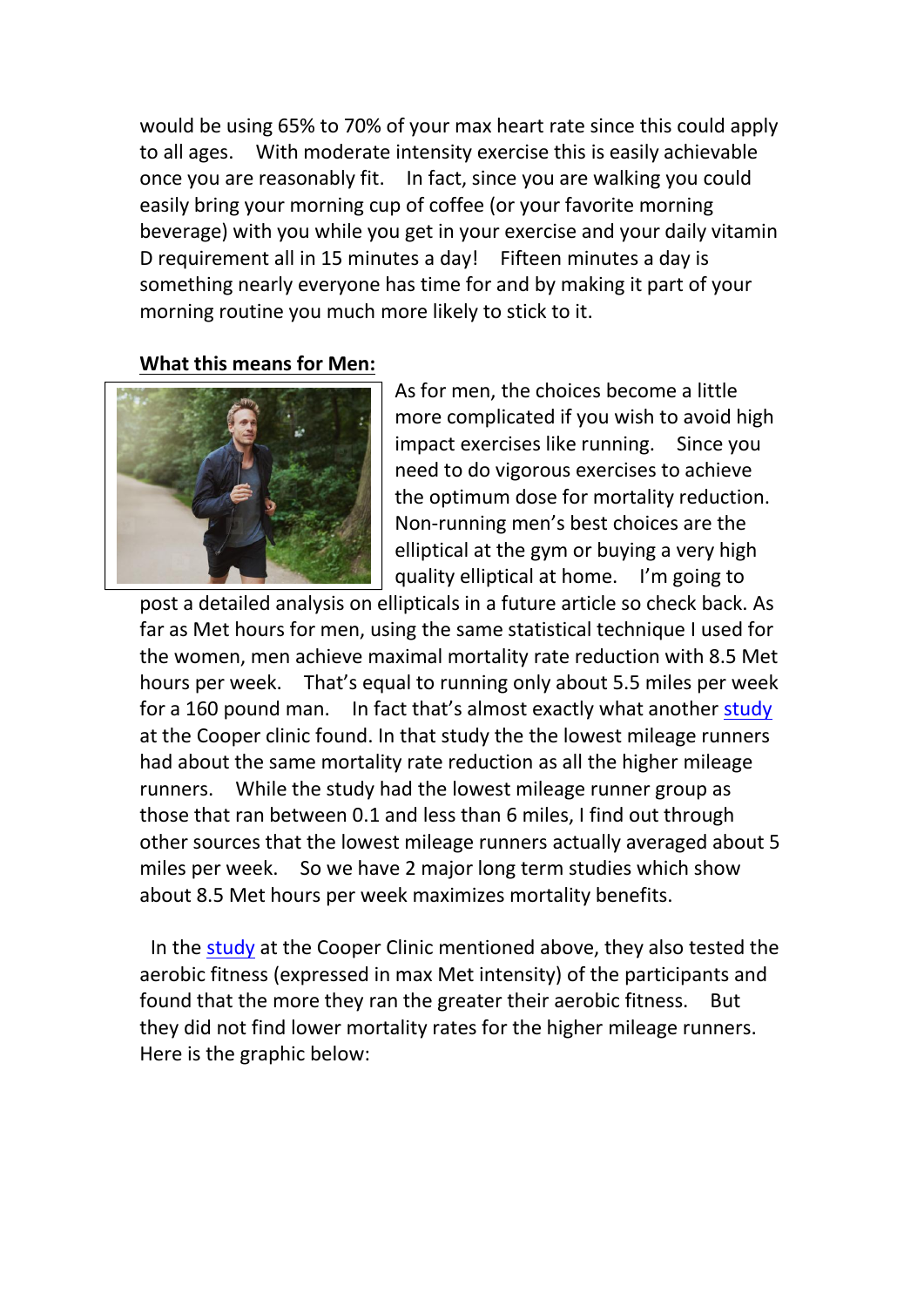

When I first saw the chart above I thought there was a direct conflict with some of Cooper's other studies that show a direct linear correlation between Vo2 max and mortality rates (**note: Met intensity levels are calculated by dividing Vo2 max by 3.5**). Then I saw Cooper's charts below which show the fitness rating by Vo2 max and age. When you compare the 40 to 49 age column (the median age of the subjects in the study) you will see that the men running less than 30 minutes a week (the least amount above zero) achieve an excellent rating. Even more amazing was the women in the same age and time group received a **superior** rating. This could explain why the Cooper study saw no additional mortality benefits in higher mileage runners. The lowest mileage runners were already at or just below the highest Vo2 max rating. This is an incredible realization that so little aerobic exercise can produce such great increases in Vo2 max.

|                    |               | Men's VO <sub>2</sub> Max |           |               |               |
|--------------------|---------------|---------------------------|-----------|---------------|---------------|
| <b>Rating /Age</b> | $20 - 29$     | $30 - 39$                 | 40-49     | 50-59         | $60+$         |
| Superior           | >52.4         | >49.4                     | >48       | >45.3         | >44.2         |
| <b>Excellent</b>   | $46.5 - 52.4$ | 45-49.4                   | 43.8-48   | $41 - 45.3$   | 36.5-44.2     |
| Good               | $42.5 - 46.4$ | $41 - 44.9$               | 39-43.7   | 35.8-40.9     | 32.3-36.4     |
| Fair               | $36.5 - 42.4$ | 35.5-40.9                 | 33.6-38.9 | $31 - 35.7$   | $26.1 - 32.2$ |
| Poor               | $33 - 36.4$   | $315 - 354$               | 30 2-33 5 | $26.1 - 30.9$ | $20.5 - 26$   |
| <b>Very Poor</b>   | < 33          | $<$ 315                   | < 30.2    | < 26.1        | < 20.5        |

|                     |           |               | <b>Women's VO2 Max</b> |             |               |
|---------------------|-----------|---------------|------------------------|-------------|---------------|
| <b>Rating / Age</b> | $20 - 29$ | $30 - 39$     | $40 - 49$              | 50-59       | $60+$         |
| Superior            | >41       | >40           | >36.9                  | >35.7       | >31.4         |
| Excellent           | $37 - 41$ | 35.7-40       | 32.9-36.9              | 31.5-35.7   | $30.3 - 31.4$ |
| Good                | 33-36.9   | $31.5 - 35.6$ | $29 - 32.8$            | $27 - 31.4$ | 24.5-30.2     |
| Fair                | 29-32.9   | $27 - 314$    | 245-289                | 228-26.9    | $202 - 244$   |
| Poor                | 23.6-28.9 | 22.8-26.9     | $21 - 24.4$            | 20.2-22.7   | $17.5 - 20.1$ |
| <b>Very Poor</b>    | < 23.6    | < 22.8        | < 21                   | < 20.2      | <17.5         |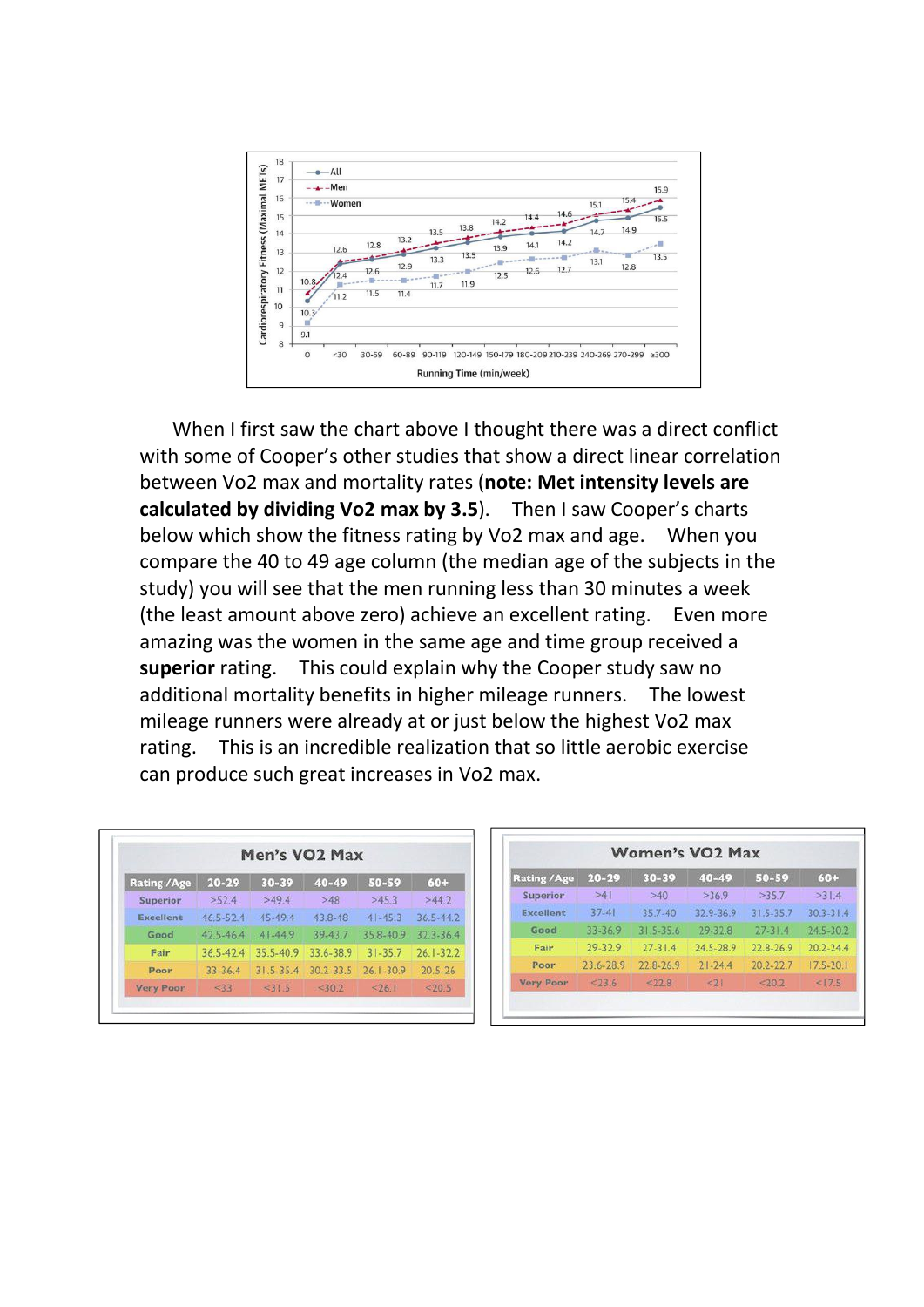# **The Case Doing More Aerobic Exercise**

The above recommendations are based on studies using questionnaires about peoples exercise habits. However there is other research that correlates mortality rates and aerobic fitness as determined by a treadmill maximal exercise test. Several studies like this [one](https://www.ahajournals.org/doi/full/10.1161/circulationaha.114.009666) for both men and women and this one on men only, found a direct linear correlation between the decrease in mortality rates and the level of aerobic fitness. However when looking closely at these 2 studies and converting the max Met intensity levels to Vo2 max (to correlate them with the chart above), I found that the minimum level to qualify for the second highest category in the study fell into the third highest (Good) category in the Vo2 max chart. So these 2 studies don't correlate well with the Cooper Vo2 max chart. While the studies showed lower mortality rates in the top fitness category, the next highest category was to broad, (encompassing both the good and excellent category) to draw any conclusions as to the upper limit of mortality benefits as it relates to Vo2 max.

However a third [study](https://www.sciencedirect.com/science/article/pii/S0735109714072489) on men showing reduced mortality even at met intensity levels of 14 and greater (Vo2 max of at least 49) and above, across all age groups of 30 years or more. (note the first 2 studies didn't measure mets that high). This study is much more closely correlated to the Vo2 max chart, hence it's good evidence that Vo2 max level even above the superior level may reduce mortality even further than the excellent level. By comparing these studies to the chart above, we can estimate the amount of time achieving these levels takes for a man doing vigorous exercise to achieve the greatest mortality reduction. That works out to about 150 minutes a week of running. Amazingly, assuming the average man in the Cooper study averaged about 6 mph, that would work out to be exactly 15 miles per week (or just over 23 Met hours for a 160 pound man). That's the same mileage that Dr. Cooper wrote in his classic book (The Aerobics Way to Total Well Being) was the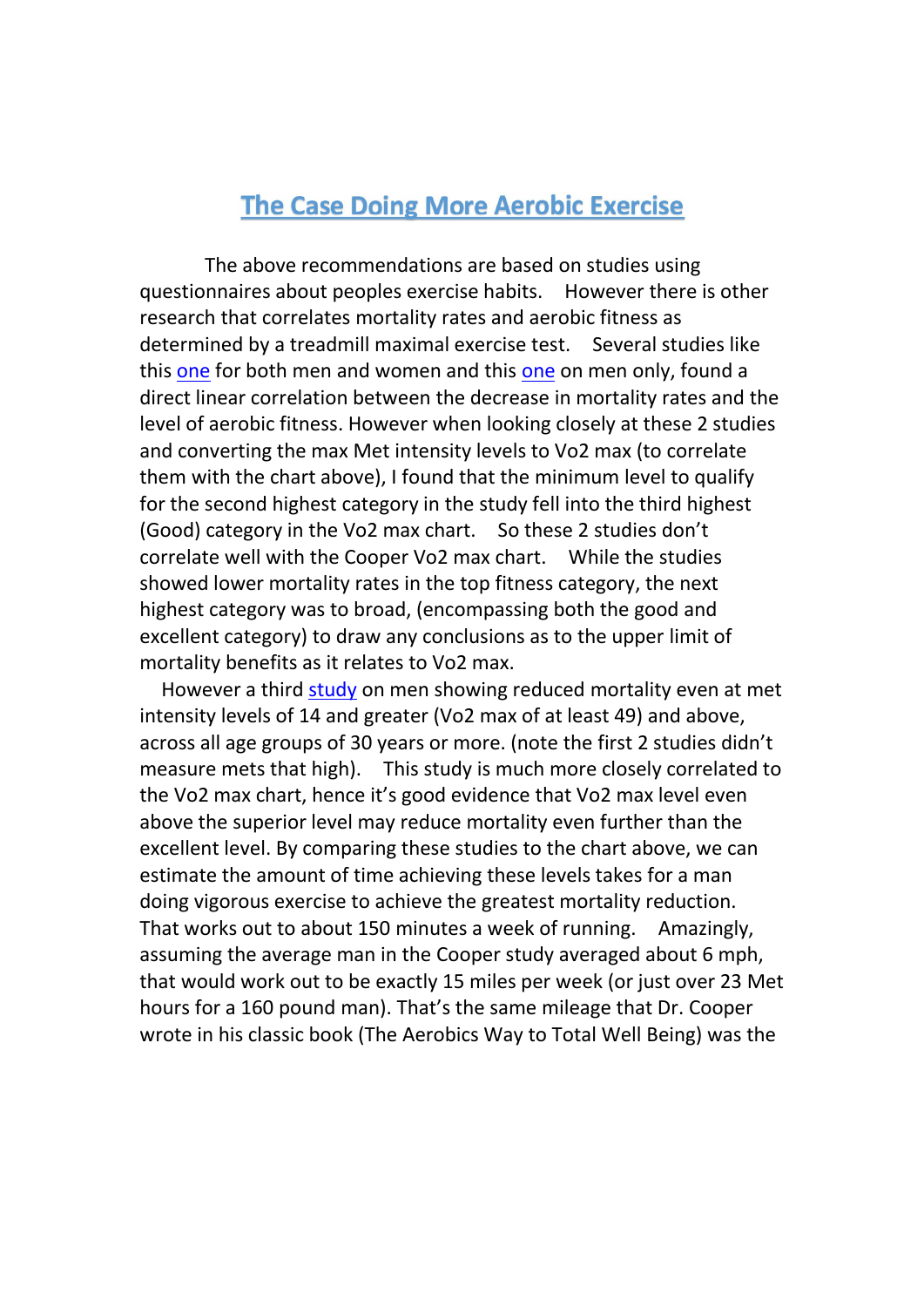limit to the health benefits you can achieve from running. In my experience, I would have to agree. With the main benefit of running more than 15 miles a week being greater weight loss.

For **women,** the only study I could find regarding this gives the Met Intensity benefits for each age in the chart below. However, the Elite group (when compared to the high group) only saw mortality benefits in the 60 and older age ranges. Other than that, there is little evidence of additional mortality benefits a higher V02 max over that of the superior category for women. However, a serious lack of studies regarding this means a solid conclusion cannot be determined. Specifically, a [study](https://jamanetwork.com/journals/jamanetworkopen/fullarticle/2707428) on the effects of much higher Met intensity levels in women and their effect on mortality.

|           | <b>Performance Group</b> |                      |                      |               |             |                                                                                                  |
|-----------|--------------------------|----------------------|----------------------|---------------|-------------|--------------------------------------------------------------------------------------------------|
| Age, y    | Low                      | <b>Below Average</b> | <b>Above Average</b> | High          | Elite       |                                                                                                  |
| Women     |                          |                      |                      |               |             |                                                                                                  |
| $18-19$   | < 10.0                   | $10-11.0$            | $11.1 - 12.9$        | 13-14.9       | ≥15.0       |                                                                                                  |
| $20 - 29$ | < 8.0                    | $8.0 - 9.9$          | $10 - 11.4$          | $11.5 - 14.2$ | ≥14.3       |                                                                                                  |
| 30-39     | <7.7                     | $7.7 - 9.3$          | $9.4 - 10.8$         | 10.9-13.6     | ≥13.7       |                                                                                                  |
| $40 - 49$ | < 7.4                    | $7.4 - 8.9$          | $9.0 - 10.3$         | $10.4 - 13.2$ | $\geq 13.3$ |                                                                                                  |
| $50 - 59$ | < 7.0                    | $7.0 - 8.0$          | $8.1 - 9.9$          | $10.0 - 12.9$ | ≥13.0       |                                                                                                  |
| 60-69     | <6.0                     | $6.0 - 6.9$          | $7.0 - 8.4$          | $8.5 - 11.0$  | $\geq 11.1$ |                                                                                                  |
| 70-79     | 5.0                      | $5.0 - 5.9$          | $6.0 - 6.9$          | $7.0 - 9.9$   | ≥10.0       |                                                                                                  |
| $\geq 80$ | <4.4                     | $4.4 - 5.4$          | $5.5 - 6.2$          | $6.3 - 8.3$   | $\geq 8.4$  |                                                                                                  |
| Men       |                          |                      |                      |               |             |                                                                                                  |
| $18-19$   | < 10.8                   | $10.8 - 12.9$        | 13.0-13.9            | $14 - 16.2$   | $\geq 16.3$ |                                                                                                  |
| $20 - 29$ | < 10.3                   | $10.3 - 11.9$        | 12.0-13.6            | 13.7-15.6     | $\geq 15.7$ |                                                                                                  |
| $30 - 39$ | < 10.0                   | $10-11.1$            | $11.2 - 12.9$        | 13.0-14.9     | ≥15.0       | <sup>a</sup> Ranges are given in metabolic equivalents, with 1                                   |
| $40 - 49$ | < 9.8                    | $9.8 - 10.9$         | $11.0 - 12.4$        | $12.5 - 14.6$ | $\geq 14.7$ | metabolic equivalent equaling 3.5 mL/kg per minute                                               |
| 50-59     | < 8.2                    | $8.2 - 9.9$          | $10.0 - 11.3$        | 11.4-13.9     | ≥14.0       | of oxygen consumption. Classification (percentile                                                |
| 60-69     | < 7.0                    | $7.0 - 8.4$          | $8.5 - 9.9$          | $10.0 - 12.9$ | ≥13.0       | range) is as follows: low (<25th percentile), below                                              |
| 70-79     | 5.0                      | $6.0 - 6.9$          | $7.0 - 8.4$          | $8.5 - 11.4$  | ≥11.5       | average (25th-49th percentile), above average                                                    |
| $\geq 80$ | 5.1                      | $5.1 - 6.2$          | $6.3 - 7.2$          | $7.3 - 9.9$   | ≥10.0       | (50th-74th percentile), high (75th-97.6th percentile),<br>and elite $(\geq 97.7$ th percentile). |

However there are other benefits of doing more cardio over and above a longer life. This [study](https://www.webmd.com/alzheimers/news/20141203/study-links-running-to-lower-alzheimers-death-risk) (as described on webmd.com) showed a much larger decrease in Alzheimer disease for runners that logged more than 15.3 miles a week than for those that averaged less. Though from what I could discern this statistic was not adjusted for other factors. Also, for those seeking to lose weight, more cardio is no doubt superior to less. In this [study](http://pilarmartinescudero.es/MarzoAbrilMayoJunio2017/Physical%20activity%20and%20telomere%20lenght%20in%20US%20men%20and%20women.pdf) on telomere length and amount of physical activity the authors found that women had to have at least 1375 met minutes a week and men at least 1887 in order to significantly shorten their telomeres. In addition, though not usually associated with it, this [study](https://pdfs.semanticscholar.org/ccc4/4cbcb06d2ad7f415a8eff586ff9deb282d8f.pdf) shows that certain types of aerobic exercise, especially cycling, led to muscle hypertrophy when done in higher volumes. But perhaps the best argument for doing more cardio is simply the way it makes you feel. When I was in my 20's and running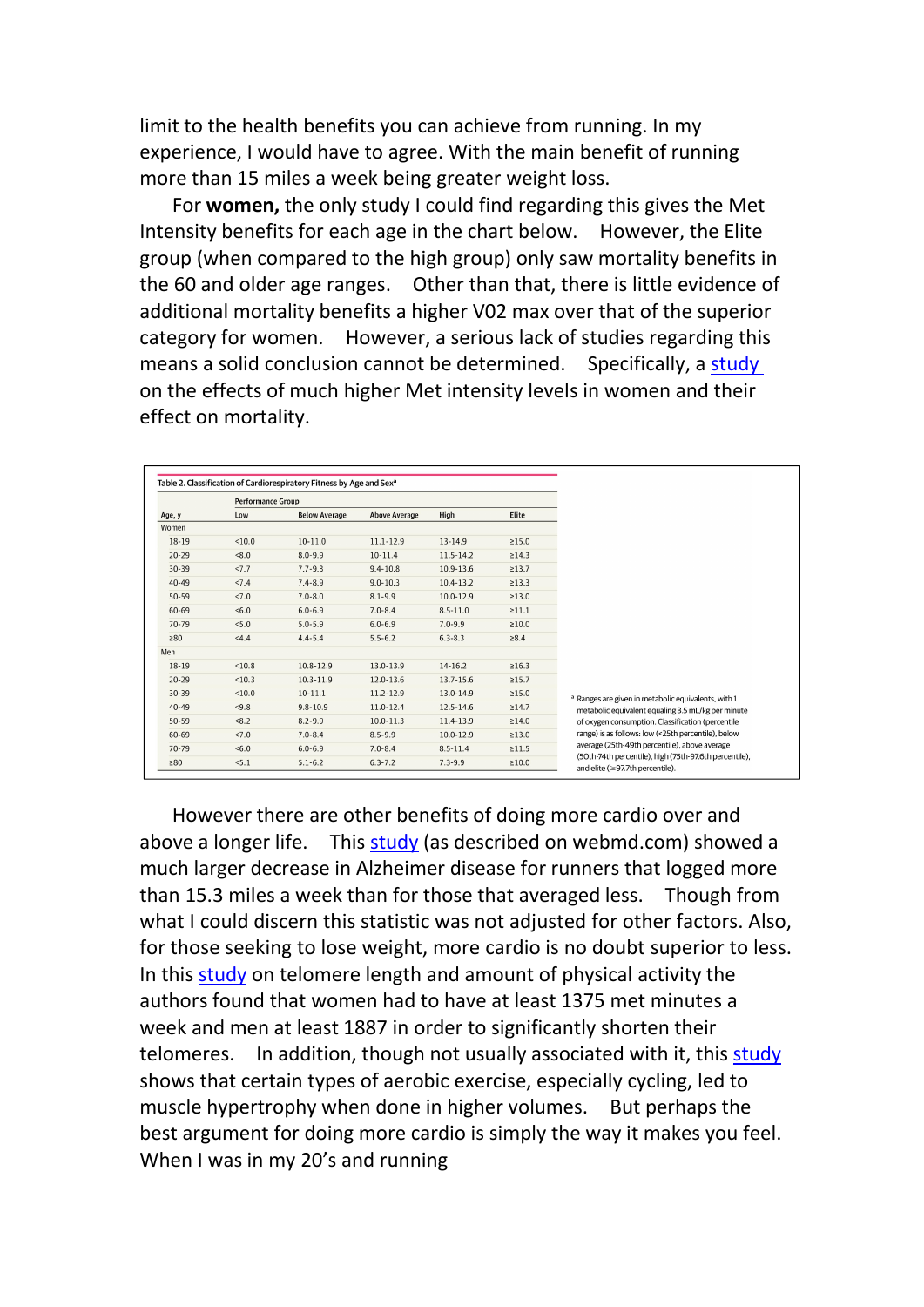15 miles a week I don't think I could have felt any better. I felt supercharged and I doubt I would have felt as good doing doing much less nor do I think I could have felt much better doing more. In Dr. Cooper's classic book "The Aerobics Way to Total Well Being", he states that anyone running more than 12 to 15 miles a week is doing so for something other than their health. In my experience, I would have to agree. With the main benefit of running more than 15 miles a week being greater weight loss. You will also probably find yourself thinking more clearly, being calmer, more relaxed, and sleep better.

# **Can Too Much Aerobic Exercise Reverse the Benefits?**

In a word NO. Some years ago there were a lot of headlines claiming that running more than 20 miles a week reversed the benefits and even claimed mortality rates similar to sedentary people. These were based on flawed research and has since been proven false. In fact even doing 10 times the recommended guidelines has not shown a negative effective. The only real dispute is if there are any added benefits.

## **Conclusion**

#### *So where does all this info lead us?*

**For women** doing just 15 minutes a day of high end moderate exercise (65% to 70% max heart rate) seems to lead to the greatest reduction in mortality rates. Doing more than this, if you have the time and desire, will probably lead to increased energy and a greater "feeling of well being", (as Dr. Cooper puts it) and possibly other benefits. However, except for women in their 60's there is no evidence at present that increasing your weekly Met hours over those discussed above will decrease mortality.

**Men** need to do *vigorous* exercise (between 70% and 85% of max heart rate) for about 8.3 met hours to receive the full benefits in mortality rate reduction. Running at just 5 mph (or the equivalent in a different vigorous exercise) has a met intensity of 8.3, so this can be